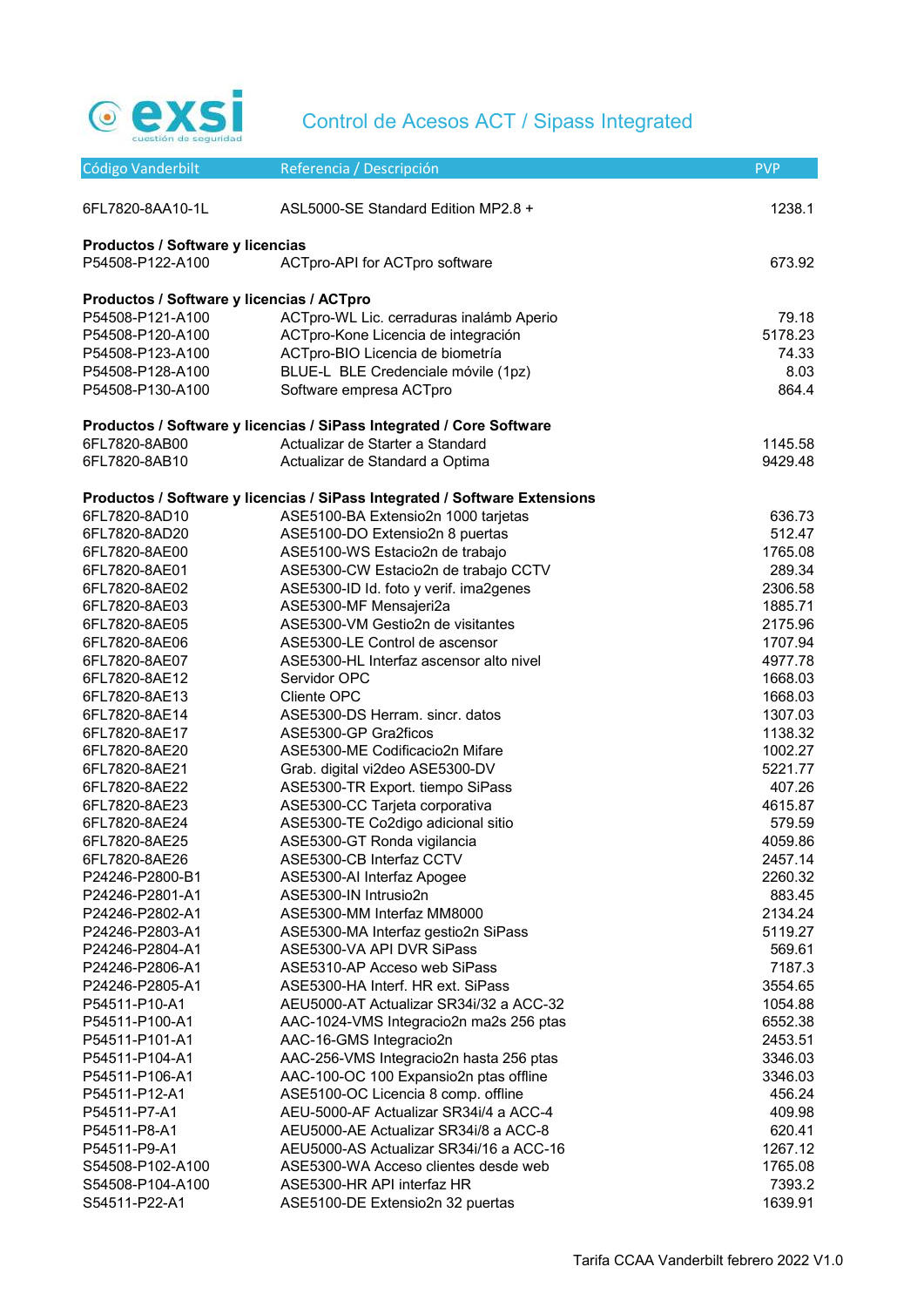

| Código Vanderbilt  | Referencia / Descripción                                                                                    | <b>PVP</b> |
|--------------------|-------------------------------------------------------------------------------------------------------------|------------|
|                    |                                                                                                             |            |
| S54511-P22-A2      | ASE5100-BB 10 000 Extensio2n tarjetas                                                                       | 5096.6     |
|                    |                                                                                                             |            |
| 6FL7820-8AA10-1E   | Productos / Software y licencias / SiPass Integrated / Software MP 2.8+<br>ASL5000-SE Standard Edition -Upg | 185.94     |
| 6FL7820-8AA30-1L   | SiPass SUR                                                                                                  | 1          |
| 6FL7820-8AA20-1L   | ASL5000-OA SiPass Optima MP2.8 +                                                                            | 10859.86   |
| 6FL7820-8AD10-1E   | ASE5100-BA 1000 card extension -Upg                                                                         | 102.49     |
| 6FL7820-8AD10-1L   | ASE5100-BA 1000 card extension MP2.8 +                                                                      | 688.44     |
| 6FL7820-8AD20-1E   | ASE5100-DO extension 8 doors -Upg                                                                           | 83.06      |
| 6FL7820-8AD20-1L   | ASE5100-DO extension 8 doors MP2.8 +                                                                        | 554.2      |
| 6FL7820-8AE00-1L   | ASE5100-WS workstation MP2.8 +                                                                              | 1905.67    |
| 6FL7820-8AE00-1E   | ASE5100-WS workstation -Upg                                                                                 | 285.71     |
| 6FL7820-8AE02-1E   | ASE5300-ID photo ID & image vc -Upg                                                                         | 373.7      |
| 6FL7820-8AE02-1L   | ASE5300-ID photo ID & image vc MP2.8 +                                                                      | 2491.61    |
| 6FL7820-8AE03-1E   | ASE5300-MF messaging -Upg                                                                                   | 305.67     |
| 6FL7820-8AE03-1L   | ASE5300-MF messaging MP2.8 +                                                                                | 2036.28    |
| 6FL7820-8AE05-1E   | ASE5300-VM visitor management -Upg                                                                          | 352.83     |
| 6FL7820-8AE05-1L   | ASE5300-VM visitor management MP2.8 +                                                                       | 2350.11    |
| 6FL7820-8AE06-1E   | ASE5300-LE elevator control -Upg                                                                            | 276.64     |
| 6FL7820-8AE06-1L   | ASE5300-LE elevator control MP2.8 +                                                                         | 1843.99    |
| 6FL7820-8AE07-1E   | ASE5300-HL High Level Lift Int -Upg                                                                         | 806.35     |
| 6FL7820-8AE07-1L   | ASE5300-HL High Level Lift Int MP2.8 +                                                                      | 5375.96    |
| 6FL7820-8AE12-1E   | OPC server -Upg                                                                                             | 270.29     |
| 6FL7820-8AE12-1L   | OPC server MP2.8 +                                                                                          | 1801.36    |
| 6FL7820-8AE13-1E   | OPC client -Upg                                                                                             | 270.29     |
| 6FL7820-8AE13-1L   | OPC client MP2.8 +                                                                                          | 1801.36    |
| 6FL7820-8AE14-1E   | ASE5300-DS Data Synchronizer Tool -Upg                                                                      | 211.34     |
| 6FL7820-8AE14-1L   | ASE5300-DS Data Synchronizer Tool MP2.8+                                                                    | 1411.34    |
| 6FL7820-8AE17-1E   | ASE5300-GP graphics -Upg                                                                                    | 185.03     |
| 6FL7820-8AE17-1L   | ASE5300-GP graphics MP2.8 +                                                                                 | 1229.02    |
| 6FL7820-8AE20-1E   | ASE5300-ME Mifare encoding -Upg                                                                             | 162.36     |
| 6FL7820-8AE20-1L   | ASE5300-ME Mifare encoding MP2.8 +                                                                          | 1082.99    |
| 6FL7820-8AE22-1E   | ASE5300-TR SiPass Time Export - Upg                                                                         | 66.03      |
| 6FL7820-8AE22-1L   | ASE5300-TR SiPass Time Export MP2.8 +                                                                       | 439.91     |
| 6FL7820-8AE23-1E   | ASE5300-CC Corporate Card -Upg                                                                              | 747.39     |
| 6FL7820-8AE23-1L   | ASE5300-CC Corporate Card MP2.8 +                                                                           | 4985.94    |
| 6FL7820-8AE25-1E   | ASE5300-GT guard tour -Upg                                                                                  | 658.5      |
| 6FL7820-8AE25-1L   | ASE5300-GT guard tour MP2.8 +                                                                               | 4384.58    |
| P24246-P2801-A1-E  | ASE5300-IN_SiPass Intrusion -Upg                                                                            | 143.31     |
| P24246-P2801-A1-L  | ASE5300-IN Intrusion MP2.8 +                                                                                | 954.2      |
| P24246-P2803-A1-E  | ASE5300-MA Mangtm. Intf. - Upg                                                                              | 829.93     |
| P24246-P2803-A1-L  | ASE5300-MA SiPass Mangtm. Intf MP2.8 +                                                                      | 5528.34    |
| P24246-P2804-A1-E  | ASE5300-VA SiPass DVR API - Upg                                                                             | 92.52      |
| P24246-P2804-A1-L  | ASE5300-VA SiPass DVR API MP2.8 +                                                                           | 614.97     |
| P54511-P100-A1-E   | AAC-1024-VMS over 256 doors -Upg                                                                            | 1062.13    |
| P54511-P100-A1-L   | AAC-1024-VMS Int over 256 drs MP2.8+                                                                        | 7076.64    |
| P54511-P101-A1-L   | AAC-16-GMS Integration MP2.8 +                                                                              | 2650.34    |
| P54511-P101-A1-E   | AAC-16-GMS Integration -Upg                                                                                 | 397.28     |
| P54511-P104-A1-L   | AAC-256-VMS Int upto 256 drs MP2.8+                                                                         | 3613.61    |
| P54511-P104-A1-E   | AAC-256-VMS up to 256 doors -Upg                                                                            | 541.5      |
| P54511-P106-A1-E   | AAC-100-OC 100 Offline doors -Upg                                                                           | 541.5      |
| P54511-P106-A1-L   | AAC-100-OC 100 Offline door expan MP2.8+                                                                    | 3613.61    |
| P54511-P12-A1-E    | ASE5100-OC License 8 Offline Drs - Upg                                                                      | 73.9       |
| P54511-P12-A1-L    | ASE5100-OC License 8 Offline Drs MP2.8 +                                                                    | 492.52     |
| S54508-P102-A100-E | ASE5300-WA Web Client Access -Upg                                                                           | 285.71     |
| S54508-P102-A100-L | ASE5300-WA Web Client Access MP2.8 +                                                                        | 1905.67    |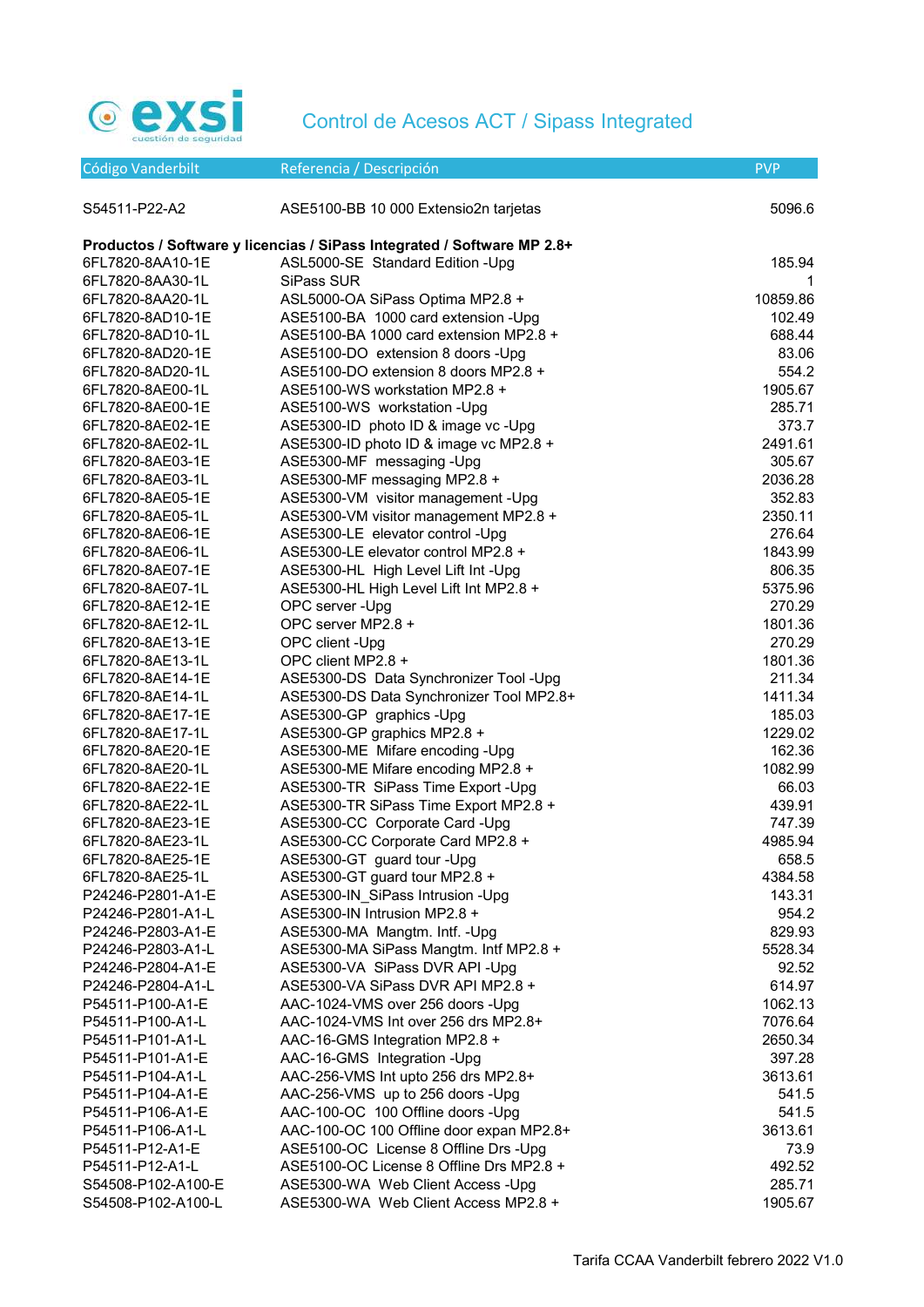

| Código Vanderbilt                                     | Referencia / Descripción                                                | <b>PVP</b>          |
|-------------------------------------------------------|-------------------------------------------------------------------------|---------------------|
|                                                       |                                                                         |                     |
| S54508-P104-A100-E                                    | ASE5300-HR HR interface API -Upg                                        | 1198.19             |
| S54508-P104-A100-L                                    | ASE5300-HR HR interface API MP2.8 +                                     | 7984.58             |
| S54511-P22-A1-E                                       | ASE5100-DE Extension 32 Doors - Upg                                     | 265.76              |
| S54511-P22-A1-L                                       | ASE5100-DE Extension 32 Doors MP2.8 +                                   | 1770.52             |
| S54511-P22-A2-E                                       | ASE5100-BB 10 000 Card Ext - Upg                                        | 825.4               |
|                                                       | ASE5100-BB 10 000 Card Extension MP2.8+                                 | 5504.76             |
| S54511-P22-A2-L                                       |                                                                         |                     |
| S54511-Z20-A1-L                                       | ASL5000-FA Facility License MP2.8 +                                     | 8230.39<br>26043.54 |
| S54511-Z21-A1-L                                       | ASL5000-CO Corporate license MP2.8 +                                    |                     |
| Productos / Control de puertas / ACTpro               |                                                                         |                     |
| V54502-C110-A100                                      | ACTpro-1520 Controlador, 2A 12V DC PSU                                  | 502.49              |
| V54502-C111-A100                                      | Controlador de puerta ACTpro-1500                                       | 419.05              |
| V54502-C112-A100                                      | ACTpro-1500PoE Controlador, PoE PSU                                     | 614.06              |
| V54513-B112-A100                                      | PRO4000-MC ACTpro Tarjeta de memoria ACT                                | 265.76              |
|                                                       |                                                                         |                     |
| Productos / Control de puertas / SiPass Integrated    |                                                                         |                     |
| V54502-C160-A100                                      | Controlador de puerta IP integr. ACC-AP                                 | 837.19              |
| V54502-C162-A100                                      | ACC-APM-1220 SiPass IP Contr. 12V 2A PSU                                | 1131.97             |
| V54502-C163-A100                                      | ACC-APM-2420 Contr. IP SiPass PSU 24V 2A                                | 1165.53             |
| V54507-C5-A1                                          | AC5200 Acu-Lite para SiPass integrated                                  | 1138.32             |
| V54507-C22-A1                                         | AC5102 Controlador central avanzado                                     | 2068.03             |
|                                                       |                                                                         |                     |
| Productos / Control de puertas / ACT365 (Cloud)       |                                                                         |                     |
| V54502-C130-A100                                      | ACT365-ACU Controlador IP puerta                                        | 419.05              |
| V54502-C140-A100                                      | ACT365 VCU Unidad control de video                                      | 574.15              |
| V54502-C141-A100                                      | Controlador de video ACT365-VCU2, 2A PSU                                | 646.71              |
| V54502-C132-A100                                      | Controlador de puerta ACT365-ACUPoE, PoE                                | 585.03              |
| V54502-C161-A100                                      | Controlador de puerta ACT365-ACU con fue                                | 502.49              |
| Productos / Módulos de Puertas / ACT Enterprise       |                                                                         |                     |
| V54502-C120-A100                                      | Estación de puerta ACTpro-100                                           | 196.83              |
|                                                       |                                                                         |                     |
| V54502-C122-A100                                      | Estación de puerta ACTpro-120 2A 12V DC<br>ACT-IOM Mo2dulo 8E/8S ACTpro | 292.06              |
| V54506-B100-A100                                      |                                                                         | 487.98              |
| Productos / Módulos de Puertas / SiPass Integrated    |                                                                         |                     |
| V24246-A2500-A1                                       | ADE5300 Interfaz lector ocho                                            | 1449.43             |
| V6FL7820-8CA10                                        | ADD5100 Interfaz lector dual                                            | 520.63              |
| V6FL7820-8CA11                                        | ADD5110 Interfaz de lector dual                                         | 557.82              |
| V6FL7820-8CA16                                        | ADD5160 Interfaz de lector dual                                         | 569.61              |
| V6FL7820-8CA21                                        | ADS5210 Interfaz lector u2nico                                          | 348.3               |
|                                                       |                                                                         |                     |
| Productos / Módulos de Puertas / SPC                  |                                                                         |                     |
| V54545-C103-A100                                      | SPCP432.300 PSU Smart (7AH), exp. 2 ptas                                | 419.05              |
| V54545-C104-A100                                      | SPCP433.300 PSU Smart (17AH), exp. 2 ptas                               | 589.66              |
| V54547-A101-A100                                      | SPCA210.100 Expansor 2 puertas                                          | 234.97              |
| Productos / Módulos de Señal                          |                                                                         |                     |
| V6FL7820-8CC10                                        | AFO5100 Mo2dulo salida                                                  | 869.84              |
|                                                       |                                                                         |                     |
| <b>Productos / Kits</b>                               |                                                                         |                     |
| V54502-S185-A100                                      | 1520-VR20K                                                              | 801.81              |
| V54502-S184-A100                                      | 1520-VR50K                                                              | 936.05              |
|                                                       |                                                                         |                     |
| Productos / Kits / ACT Enterprise<br>V54502-S172-A100 | 1500-VR50K                                                              | 857.14              |
| V54502-S174-A100                                      |                                                                         | 1043.08             |
|                                                       | 1500PoE-VR50K                                                           |                     |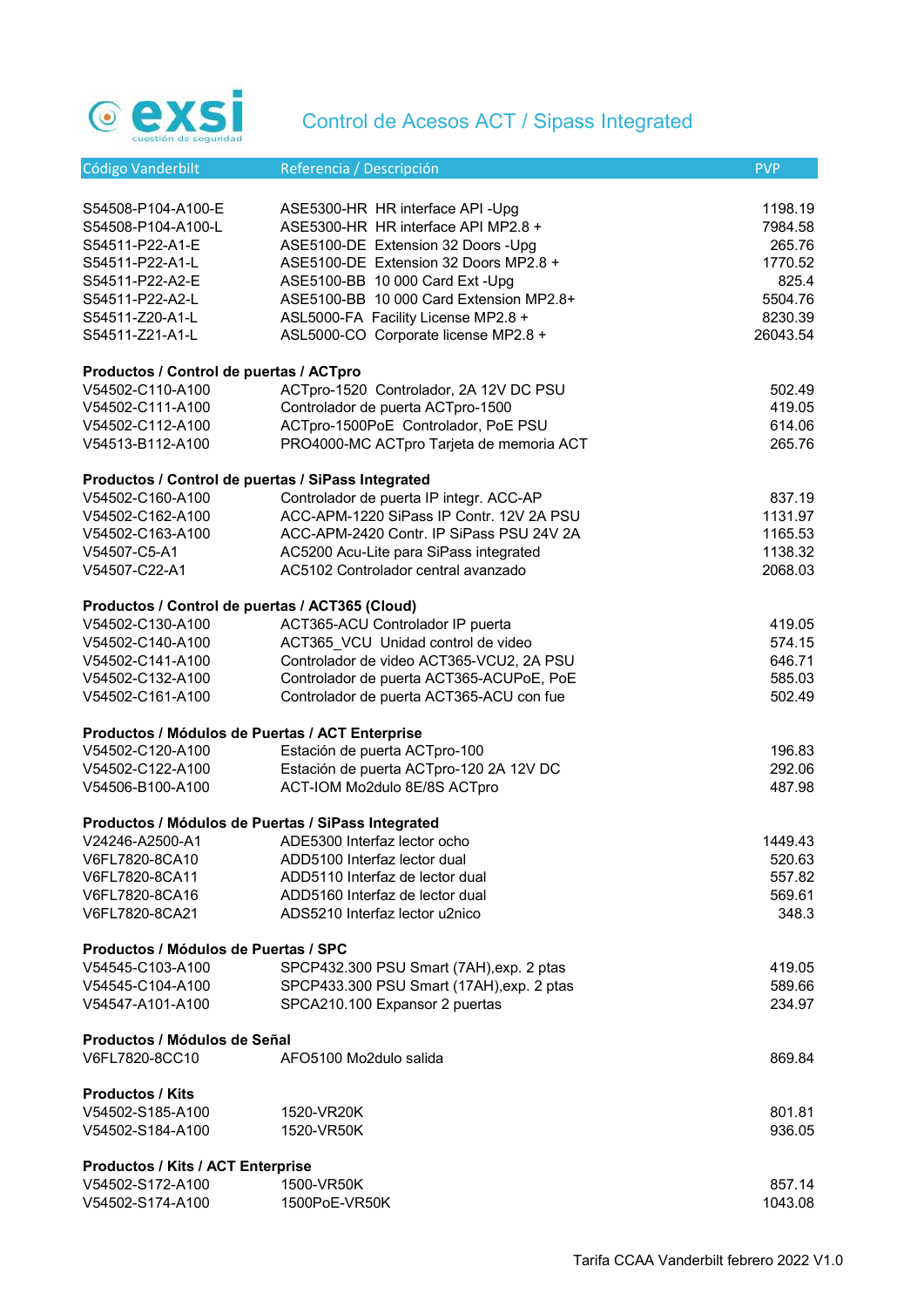

| Código Vanderbilt                                    | Referencia / Descripción                                                     | <b>PVP</b>       |
|------------------------------------------------------|------------------------------------------------------------------------------|------------------|
|                                                      |                                                                              |                  |
| V54502-S175-A100<br>V54502-S177-A100                 | 1500-VR20K<br>1500PoE-VR20                                                   | 722<br>908.84    |
|                                                      |                                                                              |                  |
| Productos / Lectores de tarjetas                     |                                                                              |                  |
| N54504-Z155-A100                                     | QR500 - Access Control QR Reader                                             | 405.44           |
|                                                      | Productos / Lectores de tarjetas / Smart Card 13.56MHz                       |                  |
| N54547-Z101-A300                                     | HMD-LWA-AES/CDA2 MIFARE Lector Parteluz                                      | 503.61           |
| V54501-Z59-A1                                        | SC7 MIFARE Lector de tarjetas                                                | 254.88           |
| V54504-F101-A100                                     | VR10S-MF NGCR MIFARE EV1 Lector                                              | 355.56           |
| V54504-F102-A100                                     | VR40S-MF NGCR MIFARE EV1 Lector+teclado                                      | 533.33           |
| V54504-F111-A100                                     | VR20M-MF NGCR MIFARE EV1 Lect. Parteluz                                      | 321.09           |
| V54504-F117-A100                                     | MF1030e ACTpro MIFARE Lector Parteluz                                        | 140.59           |
| V54504-F112-A100                                     | VR50M-MF NGCR MIFARE EV1 Parteluz+tecl.                                      | 453.51           |
| V54504-F118-A100                                     | MF1030PM ACTpro MIFARE Lector mt. panel                                      | 194.1            |
| V54504-F116-A100                                     | ACT-USB ACTpro MF/EM Lector de registro                                      | 196.83           |
| V54504-F119-A100                                     | MF1040e ACTpro MIFARE Lector de tarjeta                                      | 192.29           |
| V54504-F121-A100                                     | EV1030e ACTpro EV1 Lector Parteluz<br>MF1050e ACTpro MIFARE Lector + teclado | 163.27<br>243.08 |
| V54504-F120-A100<br>V54504-F123-A100                 | EV1040e ACTpro EV1 Lector de tarjetas                                        | 213.15           |
| V54504-F124-A100                                     | EV1050e ACTpro EV1 Lector con teclado                                        | 226.76           |
|                                                      |                                                                              |                  |
| Productos / Lectores de tarjetas / Proximidad 125kHz |                                                                              |                  |
| V24246-F3901-A1                                      | HD500-EM Prox 125kHz Lector Antivandal.                                      | 346.49           |
| V24246-F3903-A1                                      | PM500-EM Prox 125kHz Lector mt. panel                                        | 273.02           |
| V24246-F3913-A1                                      | PR500-EM Prox 125kHz Lector Parteluz                                         | 264.85           |
| V24246-Z3900-A1                                      | ARS6311-RX Miro/CerPass Lector                                               | 143.31           |
| V54501-F1-A1                                         | PP500-EM Prox 125kHz Lector con teclado                                      | 386.39           |
| V54504-F141-A100                                     | EM1030e ACTpro Prox 125 Lect Parteluz                                        | 159.64           |
| V54504-F142-A100                                     | EM1040e ACTpro Prox 125kHz Lector                                            | 173.24           |
| V54504-F143-A100                                     | EM1050e ACTpro Prox 125 Lector +teclado                                      | 219.5            |
| V54504-F144-A100                                     | EM1060e ACTpro Lector Solo-PIN                                               | 144.22           |
| Productos / Lectores de tarjetas / Cotag             |                                                                              |                  |
| V24246-F4703-A1                                      | HD500-Cotag COTAG Lector Antivandalico                                       | 536.05           |
| V24246-F4704-A1                                      | SP500-Cotag COTAG Lect. form interrupt.                                      | 493.42           |
| V24246-F4706-A1                                      | PR500-Cotag COTAG Lector Parteluz                                            | 460.77           |
| V54501-F1-A2                                         | PP500-Cotag COTAG Lector con teclado                                         | 610.43           |
| VGBI:21-407                                          | PR100-Cotag Cabeza de lectura Parteluz                                       | 322              |
| VGBI:21-406                                          | HF100-Cotag Cabeza de lect. Manos libr.                                      | 322              |
| VGBI:50-510                                          | HD100-2 Cabeza de lectura Antivandalico                                      | 322              |
| VGBI:50-512                                          | SP100-Cotag Cabeza lect. Form interrupt                                      | 322              |
|                                                      | Productos / Lectores de tarjetas / Bluetooth & Biometrics Reader             |                  |
| N54504-Z151-A100                                     | SF420 Lector de huellas dactilares MF                                        | 755.56           |
| N54504-Z150-A100                                     | Lector de huella digital con identificac                                     | 380.05           |
| N54504-Z152-A100                                     | MA300 Lector de huellas dactilares MF                                        | 884.35           |
| N54504-Z160-A100                                     | Lector Bluetooth BLUE-A, Wiegand                                             | 310.2            |
| N54504-Z156-A100                                     | Speedface V5L TD Facial Recognition Rdr                                      | 3651.7           |
| N54504-Z154-A100                                     | Proface X TD Facial Recognition Terminal                                     | 4838.1           |
| N54504-Z161-A100                                     | Lector Bluetooth BLUE-B                                                      | 564.17           |
| N54504-Z162-A100                                     | Lector Bluetooth BLUE-C, OSDP                                                | 353.74           |
| N54504-Z163-A100                                     | Lector Bluetooth BLUE-D, OSDP, Teclado                                       | 643.08           |
| N54504-Z164-A100                                     | Botón de salida de puerta sin contacto                                       | 85.76            |

# Productos / Lectores de tarjetas / Lectores de Larga Distancia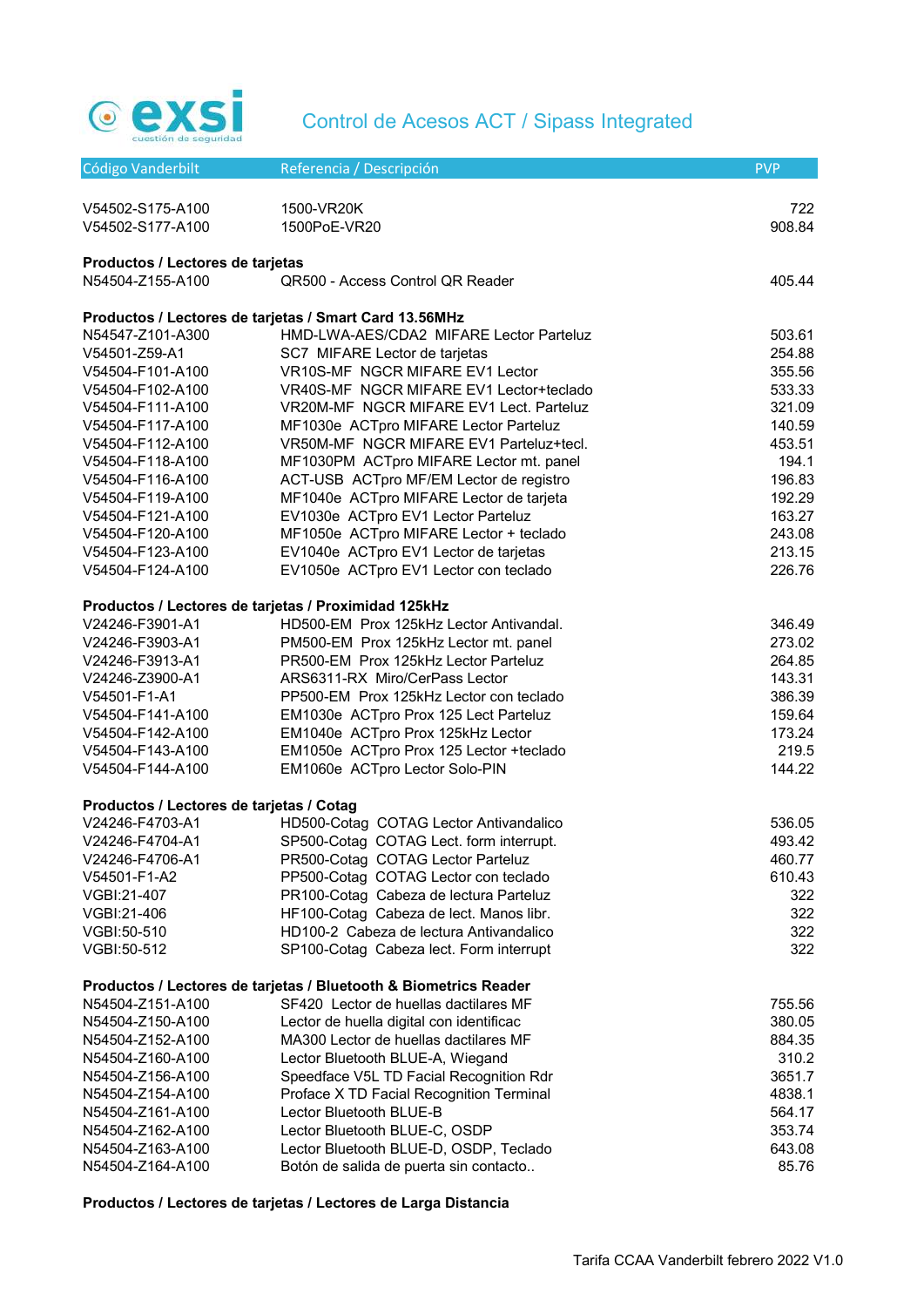

| Código Vanderbilt                             | Referencia / Descripción                                            | <b>PVP</b> |
|-----------------------------------------------|---------------------------------------------------------------------|------------|
|                                               |                                                                     |            |
| N54504-Z106-A100                              | XT-1LR Lector de Larga Distancia                                    | 3763.27    |
| N54504-Z107-A100                              | XT-MLR Mini Lector de Larga Distancia                               | 2868.93    |
| N54504-Z121-A100                              | WRR-44 Lector de Larga Distancia                                    | 682.99     |
| N54504-Z124-A100                              | WRT-4+ Transmisor de Larga Distancia                                | 68.23      |
| N54515-Z106-A100                              | XT-WID Parabrisas Vehículo Tag-ID                                   | 10.73      |
| N54515-Z107-A100                              | Etiqueta de identificación XT-HL, UHF                               | 19.84      |
| N54515-Z108-A100                              | Tarjeta ISO para vehículos XT-ISO, UHF                              | 14.47      |
| N54515-Z109-A100                              | XT-Combi ISO Combi 2k, UHF + EV1 (1 pi)                             | 34.31      |
| N54515-Z110-A100                              | XT-WIN Vehicle ID-Tag holder (1pcs)                                 | 5.35       |
| Productos / Lectores de tarjetas / Accesorios |                                                                     |            |
| N54504-Z101-A100                              | 3CT-E MIFARE Lector de registro                                     | 368.25     |
| N54504-Z108-A100                              | XT-UMK Kit de Montaje Universal                                     | 279.37     |
| N54547-B105-A100                              | Convertidor SPC OSDP para lectores de VR                            | 133.95     |
| <b>PMFLUSHPLATE</b>                           | MF-FM Placa p. Mont. Empotrado MF1030PM                             | 35.12      |
| V24246-Z3655-A1                               | SH4 Protector Lluvia para Lector                                    | 52.02      |
| V24246-Z3652-A1                               | SH1 Protector Lluvia universal                                      | 67.37      |
| V54504-F103-A200                              | ER10-X USB Lect. de registro, EM/MF/DF                              | 533.33     |
| V54504-H101-A100                              | SH5 Protector para AR- & VRxxS-MF                                   | 46.1       |
| V54504-S101-A100                              | 3CT-kit Creación Tarjeta de Config. KIT                             | 544.22     |
| V54513-H110-A100                              | MF-VR Cubierta antivand. MF/EV1030e                                 | 78.98      |
| V54515-Z141-A100                              | 3CT-C Tarjeta de Configur. EV2 (10pcs)                              | 117.01     |
|                                               |                                                                     |            |
| Productos / Tarjetas / Cotag                  |                                                                     | 32.15      |
| V24246-D5203-A1<br>V24246-D5204-A1            | IB928 Activo Cotag CS Tarjeta (1St)<br>IB911 Activo Cotag Tag (1St) | 32.15      |
| V54501-N7-A1                                  | IB981 Pasivo Cotag Tag (10pzas)                                     | 203.17     |
| V54501-S11-A1                                 | IB958M Pasivo Cotag ISO/M Tarj (10pzas)                             | 203.17     |
| V54515-Z130-A100                              | 0968-0-C P.Cotag Combi CS no-prog 10pza                             | 182.31     |
| V54515-Z132-A100                              | IB958M-C P.Cotag Combi ISO/M prog 10pza                             | 225.85     |
| V54515-Z133-A100                              | IB981-C P.Cotag Combi Tag prog 10pzas                               | 225.85     |
| V54515-Z131-A100                              | 0958-102-C P.Cotag Combi ISO no-pr 10pz                             | 182.31     |
| VGBI:51-108                                   | 0968-0 Pasivo Cotag CS no-prog. (10pza)                             | 160.54     |
| VGBI:51-303                                   | 0958-102 Pasivo Cotag ISO no-prog 10pza                             | 160.54     |
| VGBI:51-501                                   | 0928-0 Activo Cotag CS no-prog. (1pza)                              | 26.8       |
| VGBI:51-600                                   | 0911 Activo Cotag Tag no-prog. (1pza)                               | 26.8       |
| VGBI:51-517                                   | 0928-17 Activo Cotag CS no-prog. (1pza)                             | 26.8       |
|                                               |                                                                     |            |
| Productos / Tarjetas / Smart Card 13.56MHz    |                                                                     |            |
| ACTPROMF_FOB-B                                | MF10T1 ACT MIFARE Tag (10pzas)                                      | 59.5       |
| V54501-F101-A100                              | IB46-MF MIFARE Tag c. logo (10pza)                                  | 105.22     |
| V54501-F102-A100                              | IB46-MF-HD MIFARE Tag robusto (10pzas)                              | 117.91     |
| V54515-F121-A100                              | MF10C1 Tarjeta MIFARE ACTpro (10 pzas)                              | 59.5       |
| V54515-Z102-A100                              | IB43-EV2-PR DESFire ISO impr. (10pzas)                              | 101.59     |
| V54515-Z104-A100                              | IB43-EV2-BL DESFire ISO blanco (10pza)                              | 100.68     |
| V54515-Z105-A100                              | IB47-EV2-HD DESFire Tag robusto (10pza)                             | 102.49     |
| V54515-Z140-A100                              | EV10C1 MF DESFire EV2 ISO Tarj. (10pza)                             | 68.46      |
| V6FL7820-8KB20                                | ABP5100-BL MIFARE ISO Tarj blanco 10pza                             | 74.47      |
| V6FL7820-8KB10                                | ABP5100-PR MIFARE ISO Tarj impr 10pzas                              | 117.91     |
| Productos / Tarjetas / Proximidad 125kHz      |                                                                     |            |
| ACTPROX_FOB-B                                 | EM10T3 ACT 125kHz Tag (10pzas)                                      | 58.23      |
| ACTPROX HS-B                                  | EM10C4 ACT 125kHz Clamshell (10pzas)                                | 43.7       |
| ACTPROX_ISO-B                                 | EM10C3 ACT 125kHz ISO (10pzas)                                      | 58.23      |
| ACT_125_ISO_BP                                | EM10CP ACT 125kHz HID ISO, Wieg (10pza)                             | 72.04      |
| V24246-D4901-A1                               | IB42-EM 125kHz ISO+M Tarj blanco (1pza)                             | 4.72       |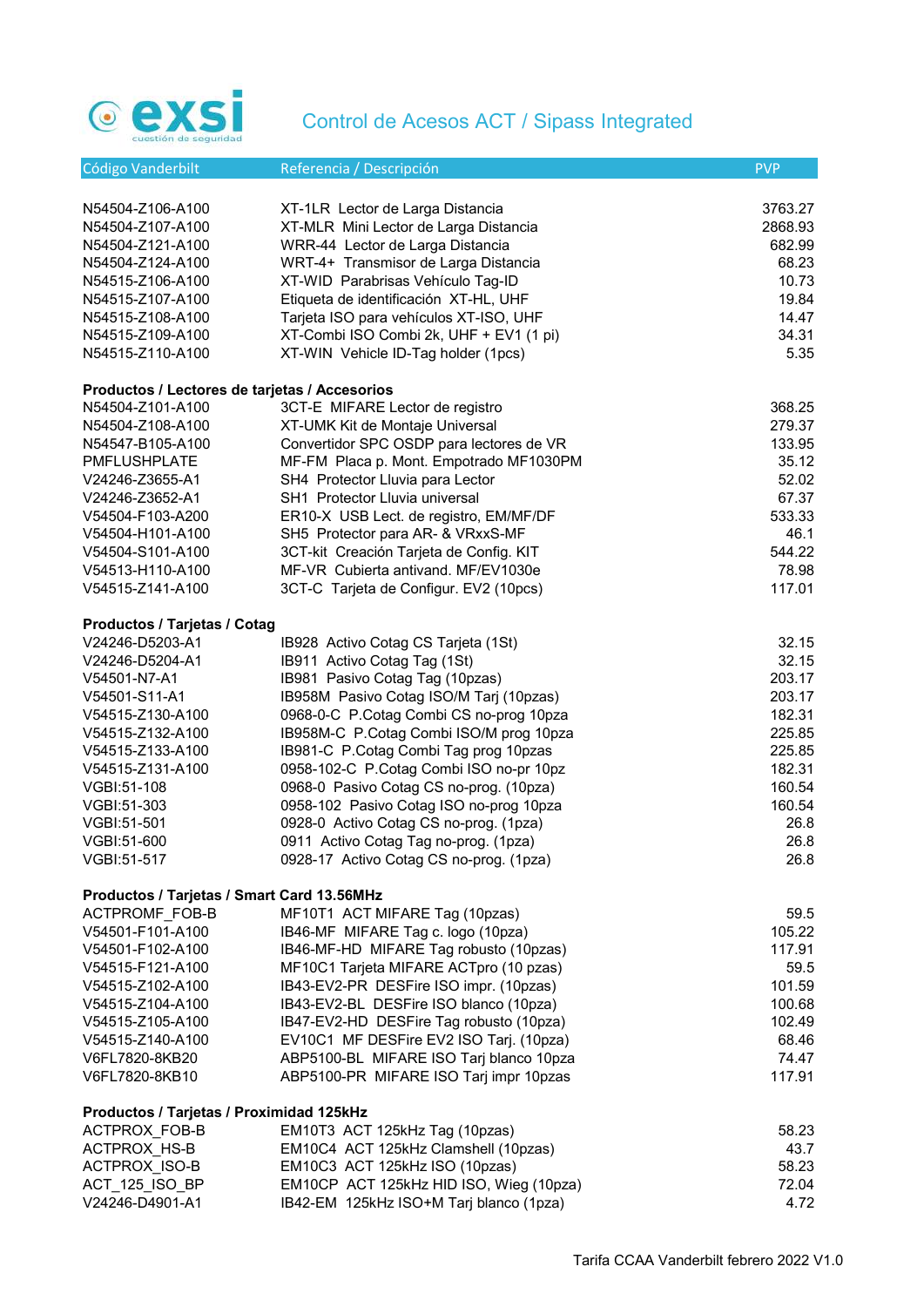

| Código Vanderbilt                          | Referencia / Descripción                  | <b>PVP</b> |
|--------------------------------------------|-------------------------------------------|------------|
|                                            |                                           |            |
| V24246-D4903-A1                            | IB45-EM 125kHz Tag adhesivo (1pz)         | 8.28       |
| V24246-D4902-A1                            | IB44-EM 125kHz Tag gris c.logo            | 4.72       |
| V6FL7820-8KA20                             | ABR5100-BL 125kHz ISO Tarj blanco 10pza   | 88.64      |
| V6FL7820-8KA30                             | ABR5100-TG 125kHz Tag (10pzas)            | 97.96      |
| V6FL7820-8KA10                             | ABR5100-PR 125kHz ISO Tarj impr.(10pza)   | 101.59     |
| VGBI:15-427                                | IB44-EM-BL 125kHz Tag azul-oscuro(10pz)   | 49.66      |
| VGBI:15-426                                | IB44-EM-BL 125kHz Tag azul-oscuro (1pz)   | 3.56       |
| Productos / Tarjetas / Accesorios          |                                           |            |
| 6FL7195-3QC02-1EN0                         | ID tarjeta Miro (100pzas)                 | 802.72     |
| 6FL7195-3VU02-1DN0                         | ID tarjeta Mifare (100pzas)               | 1023.13    |
| LANYARD                                    | CARD-LA Tarjetero azul con clip           | 2.29       |
| V24246-D5000-A1                            | IB1 Banda magnética ISO Tarj. (100pzas)   | 117.91     |
| V54513-Z22-A1                              | KF1 Tarjetero negro con clip              | 2.68       |
| V54513-Z23-A1                              | CARD-YO Tarjetero Yoyó                    | 5.9        |
| Productos / Standalone / Door Entry Phones |                                           |            |
| N54524-Z100-A100                           | Monitor de teléfono interno C315S         | 503.4      |
| N54524-Z101-A100                           | Intercomunicador R20A con video y lector  | 568.71     |
| N54524-Z102-A100                           | Intercom. R27A+Video+lector+teclado       | 1013.15    |
| N54524-Z103-A100                           | Intercomunicador R29S + pantalla táctil   | 2680.27    |
| N54524-Z105-A100                           | Kit de montaje R27A Montaje en superfici  | 58.96      |
| N54524-Z104-A100                           | IT82W Monitor de ph para puerta int.      | 862.59     |
| N54524-Z106-A100                           | Kit de montaje R29 Montaje en superficie  | 58.96      |
|                                            |                                           |            |
| Productos / Standalone / Codelocks         |                                           |            |
| GBI:95-163                                 | 95-163 Kit Muelle Equilibrio              | 47.28      |
| V24246-C3552-A1                            | V42 Cierre Código con 2 Codigos           | 194.1      |
| V24246-C3553-A1                            | V44Duo Cierre Código - 30 Codigos         | 253.06     |
| V24246-Z3554-A1                            | SH2 Protector Lluvia p. Cierre Código     | 42.54      |
| V24246-Z3552-A1                            | BB3 Kit montaje empotrado Cierre Código   | 99.77      |
| V54521-C101-A100                           | CD30 Codoor                               | 503.4      |
| V54521-C111-A100                           | ACT5-EM Prox Lector+teclado-128 codigos   | 157.82     |
| V54521-C110-A100                           | ACT5 Cierre Código - 1 puerta, 10 codigos | 100.68     |
| V54521-S101-A100                           | V42-5p V42 Cierre Código (5pzas)          | 835.37     |
| V54521-C112-A100                           | ACT10 Cierre Código -2puertas, 10codigos  | 214.97     |
| Productos / Standalone / Llaves y cierres  |                                           |            |
| GBI:98-002                                 | KEY NO:02 RTP Llave para la vivienda      | 4.72       |
| GBI:98-001                                 | KEY NO:01 RTP Llave para la vivienda      | 4.72       |
| GBI:98-003                                 | KEY NO:03 RTP Llave para la vivienda      | 4.72       |
| GBI:98-005                                 | KEY NO:05 RTP Llave para la vivienda      | 4.72       |
| GBI:98-004                                 | KEY NO:04 RTP Llave para la vivienda      | 4.72       |
| GBI:98-006                                 | KEY NO:06 RTP Llave para la vivienda      | 4.72       |
| GBI:98-007                                 | KEY NO:07 RTP Llave para la vivienda      | 4.72       |
| GBI:98-008                                 | KEY NO:08 RTP Llave para la vivienda      | 4.72       |
| GBI:98-009                                 | KEY NO:09 RTP Llave para la vivienda      | 4.72       |
| GBI:98-010                                 | KEY NO:10 RTP Llave para la vivienda      | 4.72       |
| GBI:98-101                                 | LOCK&KEYS 01 RTP Cierre y Llave           | 20.09      |
| GBI:98-102                                 | LOCK&KEYS 02 RTP Cierre y Llave           | 20.09      |
| GBI:98-103                                 | LOCK&KEYS 03 RTP Cierre y Llave           | 20.09      |
| GBI:98-104                                 | LOCK&KEYS 04 RTP Cierre y Llave           | 20.09      |
| GBI:98-105                                 | LOCK&KEYS 05 RTP Cierre y Llave           | 20.09      |
| GBI:98-106                                 | LOCK&KEYS 06 RTP Cierre y Llave           | 20.09      |
| GBI:98-107                                 | LOCK&KEYS 07 RTP Cierre y Llave           | 20.09      |
| GBI:98-108                                 | LOCK&KEYS 08 RTP Cierre y Llave           | 20.09      |